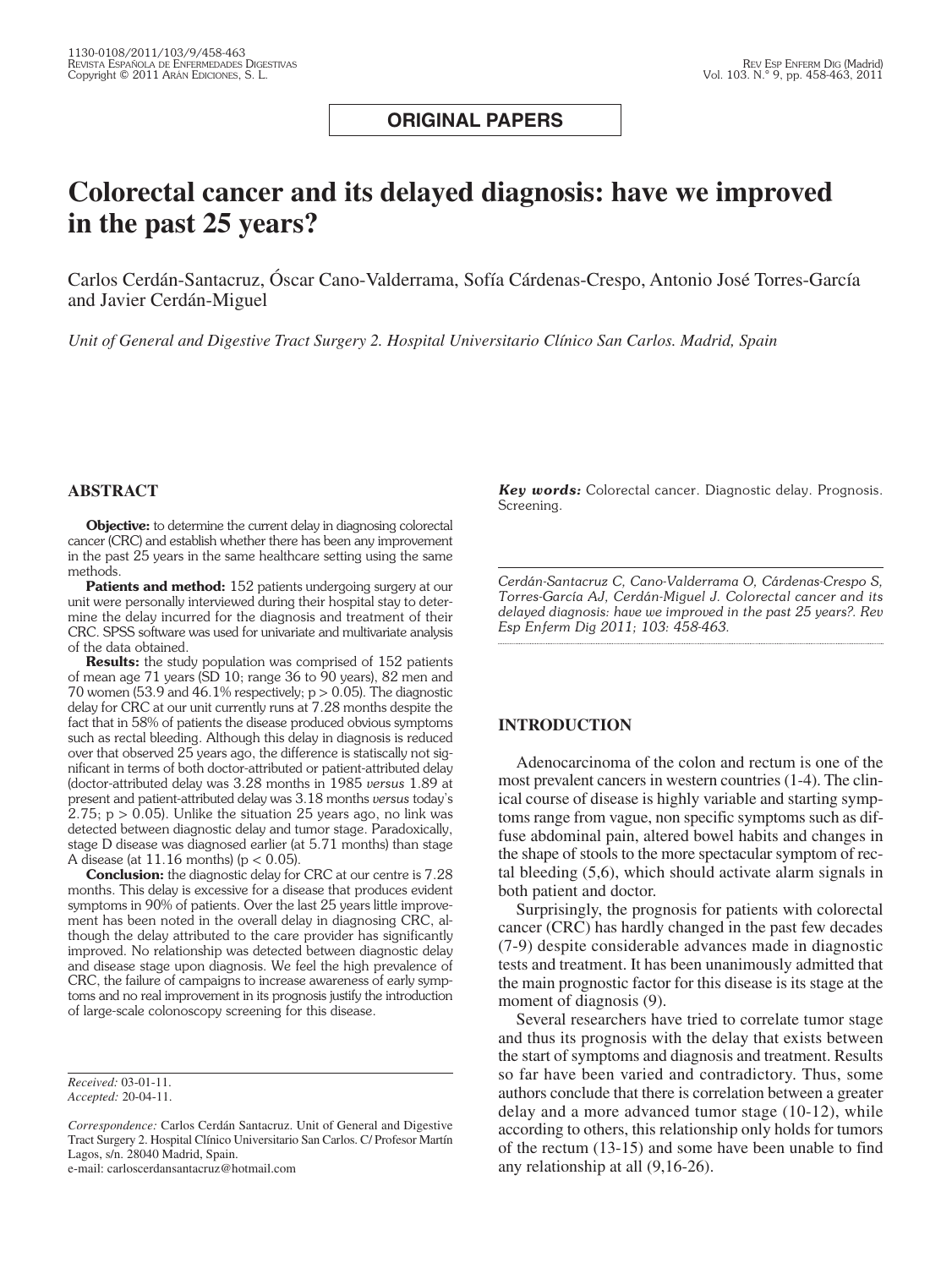In 1985, a study was conducted at our centre (27) in which the diagnostic delay for CRC was addressed according to the whether the delay was patient-attributed, doctorattributed or attributable to the diagnostic tests requested. The present study was designed to compare these results obtained 25 years ago with the current situation.

# **PATIENTS AND METHODS**

Over the period 2007 to 2009, we personally interviewed 152 patients admitted to our hospital unit for the surgical treatment of CRC. These interviews were conducted by three attending physicians of our unit and were designed to determine the cumulative delay incurred in the diagnosis and treatment of their CRC. This delay was classified into the categories:

- 1. Patient-attributed delay: the time elapsed since the patient first noticed evident signs of CRC until the first consultation with the general practitioner.
- 2. Doctor-attributed delay: this was taken as the time since the first time the GP was consulted to the time any test targeted at diagnosing CRC was requested.
- 3. Diagnostic delay: the time taken for the tests requested by the GP.
- 4. Intervention delay: from the time of diagnosis and a complete study of tumor extension until treatment was conducted.
- 5. Overall delay: the sum of all the above delays.

For the statistical analysis, the data for categories 3 and 4 were considered as a single category designated delay attributed to tests.

Besides this information, data were also collected on variables such as symptoms, tumor site, emergency or elective surgery and its intention (curative, palliative or nonresectable) and anatomopathological tumor stage.

Tumor site was divided into the groups: right colon (including the ascending and transverse colon), the left, or descending, colon, the sigmoid colon and rectum.

For tumor staging, Dukes' classification was used since this was the system used in the 1985 study.

Of all the patients attended at our unit over the period 2007 to 2009, 152 were enrolled in this study after excluding: patients in whom it was difficult to undertake an anamnesis, patients re-operated on due to local tumor recurrence

**Table I. Relationship between diagnostic delay and tumor site**

| Delay         | Right colon Left colon |       | Sigmoid<br>colon | Rectum |
|---------------|------------------------|-------|------------------|--------|
| Patient       | 1.82                   | 1.63  | 2.89             | 3.39   |
| Physician     | 3.09                   | 1 7 1 | 1 25             | 1.53   |
| Tests         | 192                    | 3.37  | 21               | 3.15   |
| Overall delay | 6.83                   | 6.71  | 6 24             | 8.07   |

who were being followed by us, those with CRC diagnosed in a screening campaign and those refusing to participate in the study.

All data were collected in a database specially designed for this study. Data were compared by ANOVA or a Student's t-test. All tests were performed using the SPSS 15.0 program. The level of significance was set at  $p < 0.05$ .

# **RESULTS**

Of the 152 patients included, 6 were diagnosed and underwent surgery on an emergency basis due to intestinal obstruction caused by a stenosing neoplasia in the colon or rectum. In the remaining patients, surgery was elective.

The mean age of the patients was 71 years (SD 10, range 36-90 years). Eighty two of the patients were men and 70 women (53.9 and 46.1% respectively;  $p > 0.05$ ).

In 90.8%, some type of symptom was observed, among which we would highlight rectal bleeding in 58.6%, altered bowel habits in 35.5%, asthenia in 26.3% and abdominal pain in 23%. Patients showing no symptoms were not derived from any screening program; most were elderly subjects who during a prolonged hospital stay had been subjected to colonoscopy due to chronic anemia, which produced no recognizable symptoms.

The mean diagnostic delay was 7.28 months (SD 8.55) and means for the different categories were: patient-attributed 2.75, physician-attributed 1.89 and testing delay 2.64 months.

Data on the relationship between delay and tumor site or the possible repercussions of delay on tumor stage are provided in tables I and II, respectively.

Among the tumor sites considered, the rectum was associated with the greatest delay although the difference was not significant. For correlations between tumor stage and diagnostic delay, results were also non significant and paradoxically a reduced diagnostic delay was related to a the more advanced tumor stage, stage D, while stage A was linked to a greater delay.

It should be mentioned that among the patients with rectal cancer who received neoadjuvant radio-chemotherapy, the anatomopathological study of the specimens revealed tumor sterilization in 4 cases (10% of the rectal tumors treated with neoadjuvant radio-chemotherapy).

### **Table II. Relationship between diagnostic delay and Dukes' tumor stage**

| А     | R    | С    | $\left( \right)$ |
|-------|------|------|------------------|
| 5.18  | 0.85 | 4.09 | 1.74             |
| 2.84  | 3.03 | 0.67 | 1.62             |
| 3.14  | 2.40 | 2.92 | 2.35             |
| 11.16 | 6.28 | 7.68 | 5.71             |
|       |      |      |                  |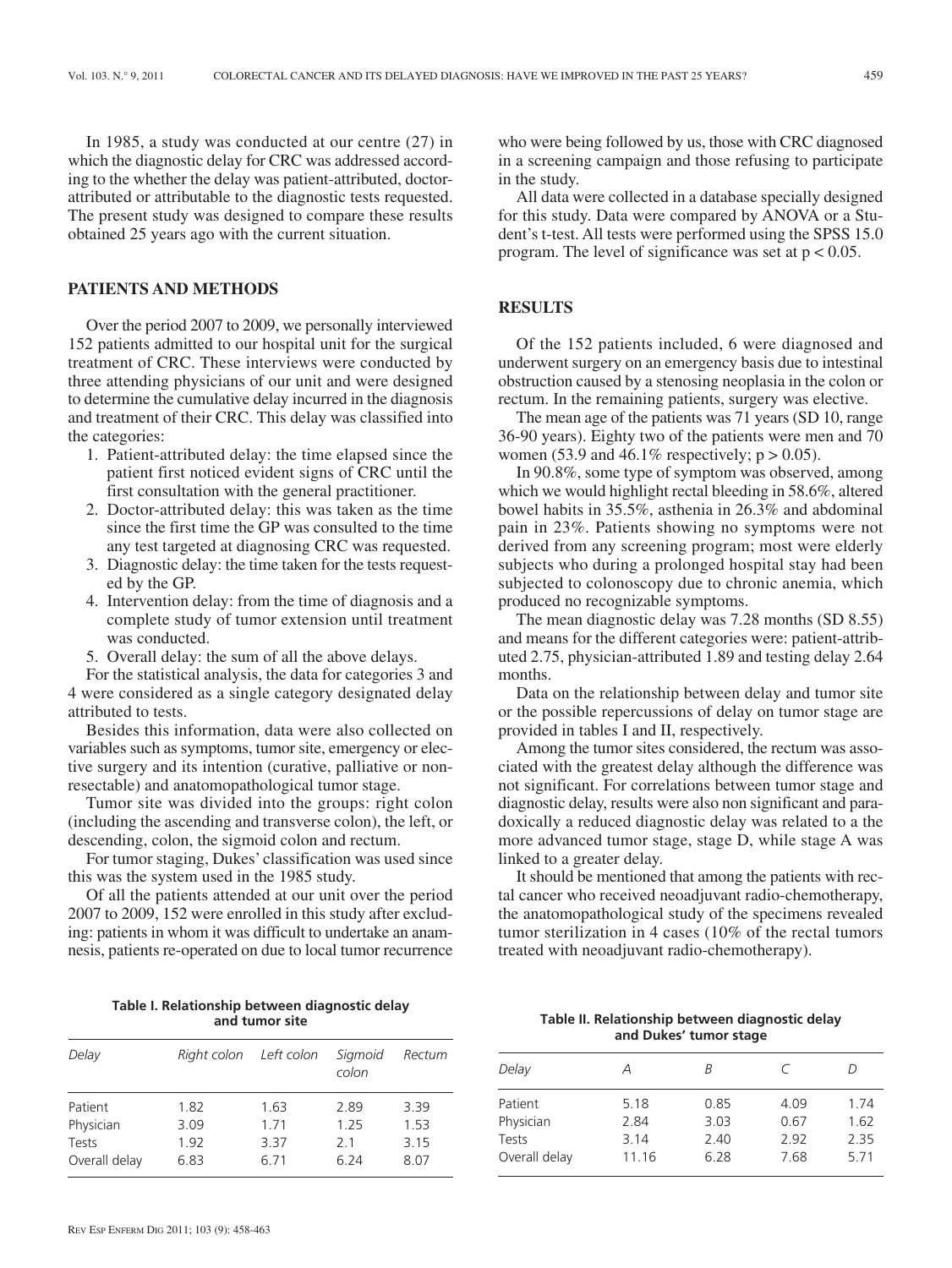**Table III. Patient distribution by tumor site and Dukes' stage** 

|               | Α             | R                                                 |    | D             | Total                            |
|---------------|---------------|---------------------------------------------------|----|---------------|----------------------------------|
| Right colon   | 7             | 13                                                | 11 | 8             | 39<br>(26.5%)<br>12<br>$(8.2\%)$ |
| Left colon    | $\mathcal{L}$ | 4                                                 | 4  | $\mathcal{L}$ |                                  |
| Sigmoid colon | 3             | 10                                                | 7  | 10            | 30<br>$(20.4\%)$                 |
| Rectum        | 13            | 15                                                | 21 | 17            | 66                               |
| Total         | 25            | 42<br>$(16.4\%)$ $(27.6\%)$ $(28.3\%)$ $(24.3\%)$ | 43 | 37            | $(44.9\%)$                       |

The numbers of patients assigned to each Dukes' stage by tumor site are provided in table III.

We compared the diagnostic delay recorded with that reported in 1985 in the same healthcare setting and using the same methods. The differences detected are illustrated in figure 1 (A and B), which indicate the changes in delay and Dukes' stages, respectively. The only variable that was significantly modified was physician-attributed delay, which has dropped from 3.28 to 1.89 months. In addition, there has been an increase in the proportion of cases diagnosed at stage A to the detriment of tumors diagnosed in stage B, with no variation in the number of tumors diagnosed at the more advanced stages C and D over these 25 years.

Finally, the results of our analysis of the relationship be tween rectal bleeding and diagnostic delay appear in table IV.

# **DISCUSSION**

The mean diagnostic delay for CRC in our hospital setting was estimated here at 7.28 months. We consider this figure

**Table IV. Relationship between rectal bleeding and diagnostic delay** 

|              | Bleeding    | No bleeding |
|--------------|-------------|-------------|
| $<$ 3 months | 26 (29.2%)  | 37 (58.7%)  |
| 3-6 months   | 21 (23.6%)  | $7(18.4\%)$ |
| 6-9 months   | 14 (15.7%)  | $9(15.1\%)$ |
| 9-12 months  | $9(10.1\%)$ | $3(7.9\%)$  |
| $>12$ months | 19 (21.3%)  | $7(11.1\%)$ |
|              |             |             |

excessive for the second most common type of cancer and the leading cause of death in the western world and third cause of death worldwide, second only to lung and stomach cancer (2). However, it is even more surprising than in the past 25 years, despite clear improvements in patient access to medical information (28), diagnostic techniques and their availability, no measures taken have proved efficient for the prevention and/or early diagnosis of CRC, since there has been little change in its diagnostic delay (29-31). These data suggest a need for greater information both for the general public and for primary care providers on the symptoms that should prompt a suspicion of a tumor in the colon or rectum, and of measures to be taken when these symptoms arise.

Some variation was detected in tumor stage on diagnosis when we compared the 1985 data with the present data. However, considering that stages A and B indicate local disease and stages C and D indicate advanced disease, no significant variation has been produced over these 25 years.

Whether a patient survives colorectal cancer is closely linked to the extent of disease spread such that the change observed here in tumor stage upon diagnosis would not be expected to translate to a change in overall prognosis.

When we examined the possible relationship between Dukes' tumor stage and diagnostic delay, which in 1985



Fig. 1. Differences observed between 1985 and 2009. A. Diagnostic delay in 1985 *versus* 2009. B. Distributions of Dukes' tumour stages in 1985 *versus* 2009.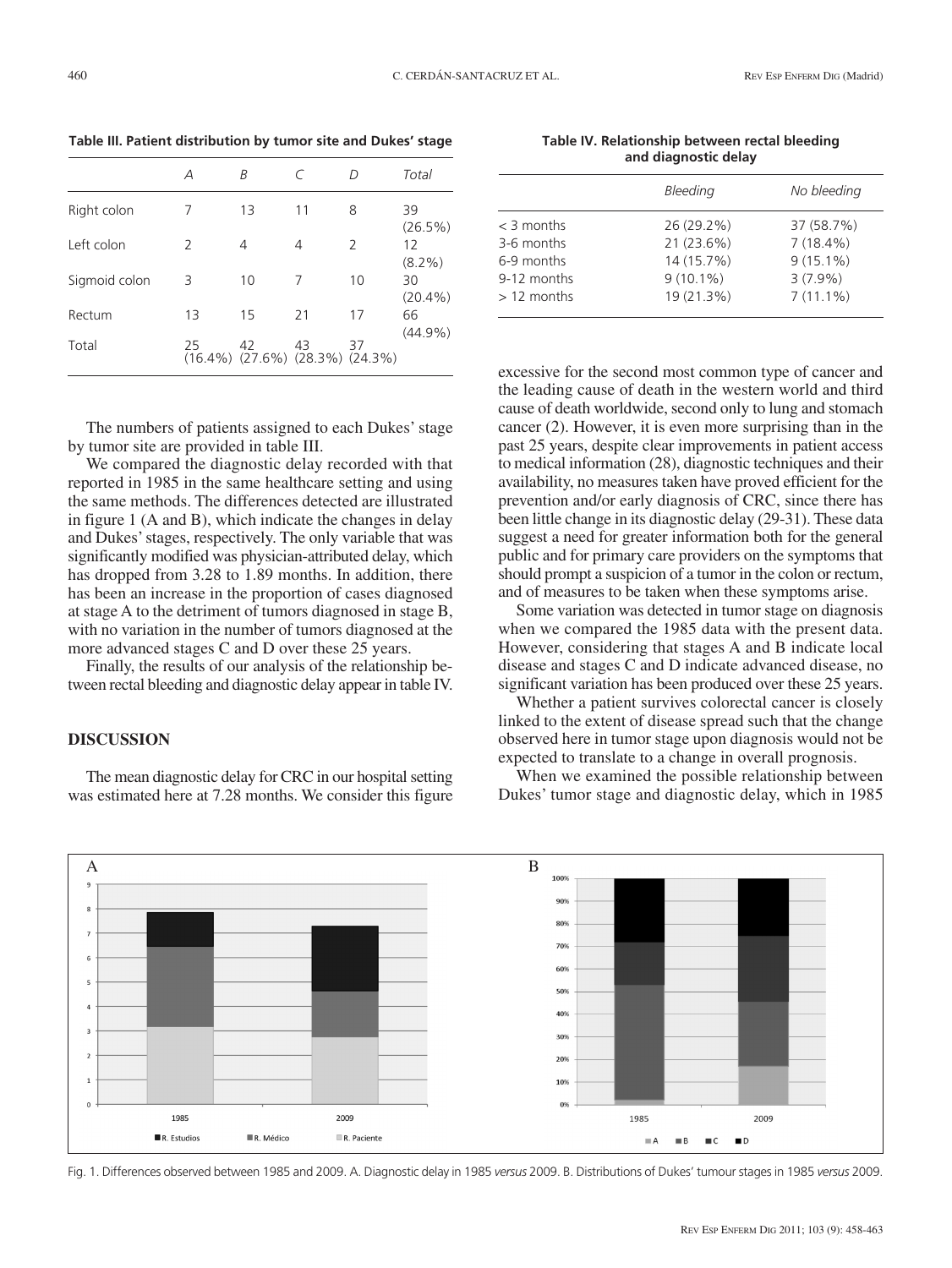proved to be significant with a more advanced tumor stage as the diagnostic delay increased (27), no significant differences were observed ( $p > 0.05$ ). This point has been widely disputed in the literature since the results of the many studies that have addressed this issue have been contradictory (9-26). Thus, some authors have reported significant differences while others admit this relationship only for tumors of the rectum and not the colon.

A diagnosis, albeit early, in the symptomatic phase of the disease has so far proved insufficient to improve its prognosis. In contrast, screening to identify patients in an asymptomatic phase does seem to have beneficial impacts and all the strategies tested to date have also proved costeffective (33-36). The benefits of such campaigns besides increasing the number of diagnoses made in less advanced stages of the disease with the consequent repercussions on survival (37-51), also include a reduction in the incidence of CRC (32,37,52-55). Thus, some reports have cited incidence reductions of 75 to 90% along with savings of the costs arising from disease treatment (52,56).

Besides the link between Dukes' tumor stage and diagnostic delay, in this study we examined the relationship between diagnostic delay and the presence or not of rectal bleeding. It is striking that in our patient cohort, among those with this obvious symptom clearly associated with malignancies of the lower digestive tract, some 70% did not receive adequate treatment before three months. The most plausible explanation for this is the common misinterpretation of bleeding as that of a benign anorectal condition, mainly hemorrhoids, given the high prevalence of this disease (9,19). The correct interpretation of this symptom could be key if it is eventually demonstrated that a timely diagnosis will mean a less advanced tumor stage and thus a better prognosis.

Our findings point to a need to improve the awareness of both the general and medical (57) population about the need to initiate appropriate tests as quickly as possible in patients with symptoms of CRC to expedite the diagnosis of this disease. Since early diagnosis programs have so far failed to significantly increase the number of patients identified in early disease stages (58-66), it seems that screening campaigns hold greatest promise. In our opinion, the method of choice for such campaigns is colonoscopy (67,68) because of its high sensitivity (close to 100%), the possibility of removing polyps avoiding their malignant degeneration, its safety, including a minimum acceptable number of complications (42,69), and a high degree of reported patient satisfaction (70).

Thus, a large part of our efforts in the battle against colorectal cancer should focus on implementing widespread screening programs.

#### **CONCLUSIONS**

– In the past 25 years, the delay in diagnosing CRC has hardly varied at all although delays attributable to the GP have significantly improved.

- The diagnostic delay for CRC at our centre is currently 7.28 months, which we consider excessive for a disease that produces symptoms in 90% of affected patients.
- In elderly patients, the finding of persistent anemia should alert the physician of a need for an endoscopy study.
- Although rectal bleeding is the most frequently reported symptom affecting up to 58%, of patients, its presence does not result in a shortened diagnostic delay.
- We detected no relationship between diagnostic delay and tumor stage although we think there is a need for further work on this issue given the conflictive data available in the literature.
- Given that an early diagnosis and improved prognosis of colorectal cancer should be a clear objective, patient education campaigns should be intensified to increase general awareness of the problem and adherence to screening campaigns. Indeed, such screening campaigns are common practice in some European countries and North America (71-74).

## **REFERENCES**

- 1. Jemal A, Siegel R, Xu J, Ward E. Cancer statistics, 2010. CA Cancer J Clin 2010;60;277-300.
- 2. Bixquet Jiménez M. Early diagnosis of colorectal cancer. Diagnostic delay reduction or rather screening programs? Rev Esp Enferm Dig 2006;98(5):315-21.
- 3. Ferlay J, Autier P, Borriol M, Heanue M, Colombet M, Boyle P. Estimates of the cancer incidence and mortatlity in Europe 2006. Ann Oncol 2007;18:581-92.
- 4. Boyle P and Ferlay J. Cancer incidence and mortality in Europe, 2004. Ann Oncol 2005;16:481-8.
- 5. Korsgaard M, Pedersen L, Sørensen HT, Laurberg S. Reported symptoms, diagnostic delay and stage of colorectal cancer: a populationbased study in Denmark. Colorectal Dis 2006;8:688-95.
- 6. Majumdar SR, Fletcher RH, Evans AT. How does colorectal cancer present? Symptoms, duration, and clues to location. Am J Gastroenterol 1999;94:3039-45.
- 7. Singh S, Morgan MBF, Broughton M, Caffarey S, Topham C, Marks CG. A 10-year prospective audit of outcome of surgical treatment for colorectal carcinoma. Br J Surg 1995;82:1486-90.
- 8. Greenlee RT, Hill-Harman MB, Murray T, Thun M. Cancer Statistics, 2001. CA Cancer J Clin 2001;51:15-36.
- 9. Roncoroni L, Pietra N, Violi V, Choua O, Peracchia A. Delay in diagnosis and outcome of colorectal cancer: a prospective study. Eur J Surg Oncol 1999;25:173-8.
- 10. MacArthur C, Smith A. Factors associated with speed of diagnosis, referral, and treatment in colorectal cancer. J Epidemiol Community Health 1984;38:122-6.
- 11. Welch CE, Burke JF. Carcinoma of the Colon and Rectum. N Engl J Med 1962;266:211-9.
- 12 Gilberstein VA. The earlier diagnosis of the adenocarcinoma of the large intestine. Cancer 1971;27:143-9.
- 13. Iversen LH, Antonsen S, Laurberg S, Lautrup MD. Therapeutic delay reduces survival of rectal cancer but not of colonic cancer. Br J Surg 2009;96:1183-9.
- 14. Arbman G, Nilsson E, Storgren-Fordell V, Sjodahl R. A short diagnostic delay is more important for rectal cancer than for colonic cancer. Eur J Surg 1996;162:899-904.
- 15. Korsgaard M, Pedersen L, Sørensen HT, Laurberg S. Delay of treatment is associated with advanced stage of rectal cancer but not of colon cancer. Cancer Detect Prev 2006;30:341-6.
- 16. Irvin TT and Greaney MG. Duration of symptoms and prognosis of carcinoma of the colon and rectum. Gynecology and Obstetrics 1977;144:883-6.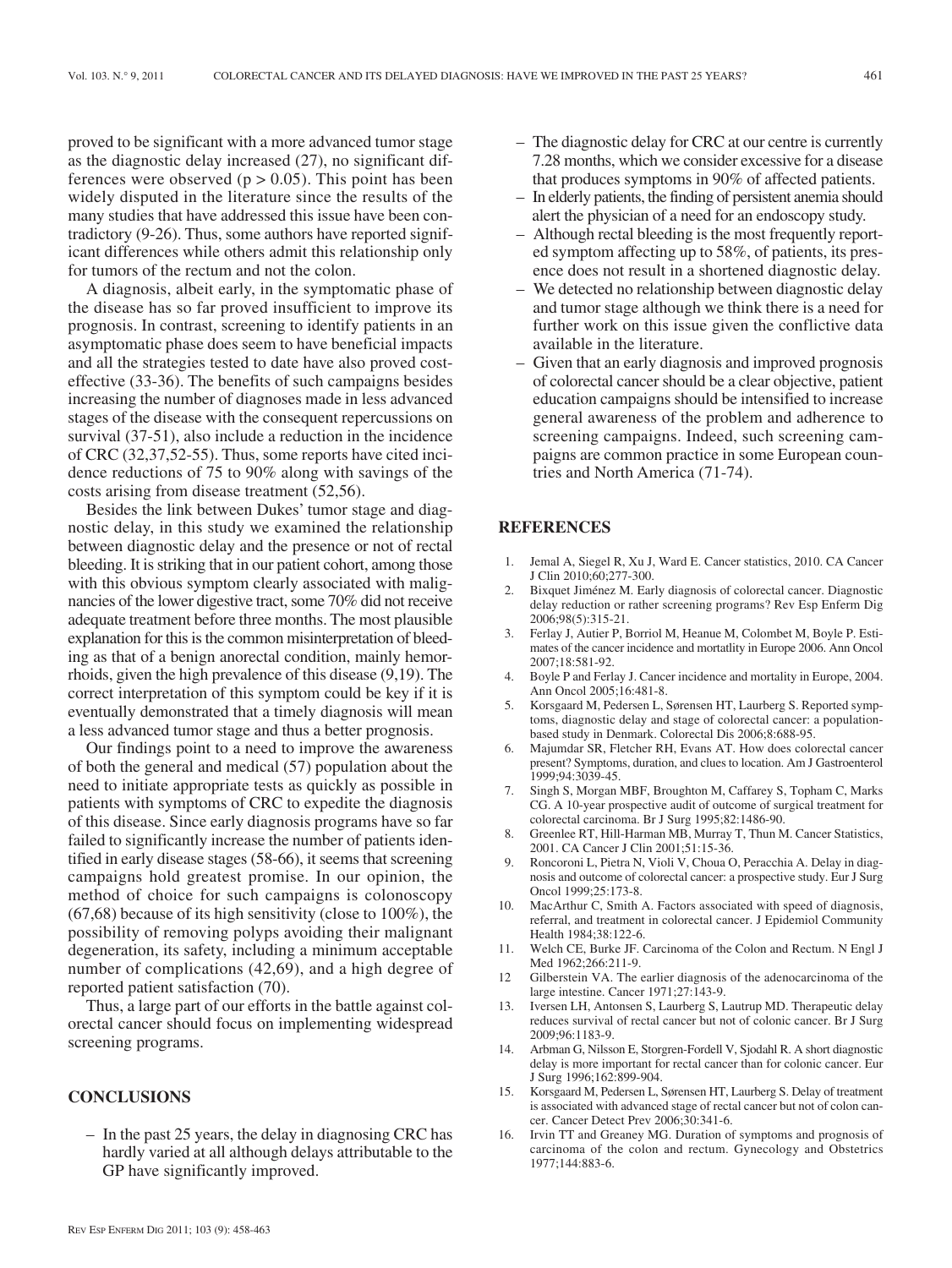- 17. Lim BS, Dennis CR, Gardner B and Newman J. Analysis of survival versus patient and doctor delay of treatment in gastrointestinal cancer. Am J Surg 1974;127:210-4.
- 18. González-Hermoso F, Pérez-Palma J, Marchena-Gómez J, Lorenzo-Rocha N, Medina-Arana V. Can Early Diagnosis of Symptomatic Colorectal Cancer Improve the Prognosis? World J Surg 2004;28:716-20.
- 19. Ristvedt SL, Birnbaum EH, Dietz DW, Fleshman JW, Kodner IJ, Read TE. Delayed treatment for rectal cancer. Dis Colon Rectum 2005; 48:1736-41.
- 20. McDermott FT, Hughes ESR, Pihl E, Milne BJ, Price AB. Prognosis in relation to symptom duration in colon cancer. Br J Surg 1981;68:846- 9.
- 21. Holliday HW,Hardcastle JD. Delay in diagnosis and treatment of symptomatic colorectal cancer. Lancet 1979;1:309-11.
- 22. Gómez-Domínguez E, Trapero-Marugán M, del Pozo AJ, Cantero J, Gisbert JP, Maté J. The colorectal carcinoma prognosis factors. Significance of diagnosis delay. Rev Esp Enferm Dig 2006;98:322-9.
- 23. Bevis P, Donaldson OW, Card M, Durdey P, Thomas MG, Sylvester PA, et al. The association between referral resource and stage disease in patients with colorectal cancer. Colorectal Dis 2007;10:58-62.
- 24. Bharucha S, Hughes S, Kenyon V, Anderson ID, Carlson GL, Scott NA. Targets and elective colorectal cancer: outcome and symptom delay at surgical resection. Colorectal Dis 2006;7:169-71.
- 25. Ramos M, Esteva M, Cabeza E, Llobera J, Ruiz A. Lack of association between diagnostic and therapeutic delay and stage of colorectal cancer. Eur J Cancer 2008;44:510-21.
- 26. Terhaar sive Droste JS, Oort FA, van der Hulst RWM, Coupé VMH, Craanen ME, Meijer GA, et al. Does delay in diagnosing colorectal cancer in symptomatic patients affect tumor stage and survival? A population-based observational study. BMC Cancer 2010;10:332-42.
- 27. Cerdán FJ, Díez M, Martín J, de la Morena MT, de Frutos L, Balibrea JL. Relación entre retraso diagnóstico y estadio anatomopatológico en el cáncer colorrectal. Cir Esp 1985;39:651-6.
- 28. Kassier JP. Patients, physicians and the internet. Health Aff 2000;19 (6):115-23.
- 29. Langenbach MR, Schmidt J, Neumann J, Zirngibl H. Delay in treatment of colorectal cancer: multifactorial problem. World J Surg 2003;27:304- 8.
- 30. Harris GJ, Simson JN. Causes of late diagnosis in cases of colorectal cancer seen in a district general hospital over a 2-year period. Ann R Coll Surg Engl 1998;80:296-8.
- 31. Korsgaard M, Pedersen L, Laurberg S. Delay of diagnosis and treatment of colorectal cancer – A population based Danish study. Cancer Detect Prev 2008;32:45-51.
- 32. Lieberman DA. Cost-effectiveness model for colon cancer screening. Gastroenterology 1995;109:1781-90.
- 33. Trowbridge B, Burt RW. Colorectal cancer screening. Surg Clin N Am 2002;82:943-57.
- 34. O Leary BA, Olynyk JK, Neville AM, Platell CF. Cost-effectiveness of colorectal cancer screening: Comparison of community-based flexible sigmoidoscopy with fecal occult blood testing and colonoscopy. J Gastroenterol Hepatol 2004;19:38-47.
- 35. Frazier LA, Coldiz GA, Fuchs CI, Kuntz KM. Cost-effectiveness of Screening for colorectal cancer in the general population. JAMA 2000;284:1954-61.
- 36. Telford JJ, Levin AR, Sambrook JC, Zou D, Enns RA. The cost-effectiveness of screening for colorectal cancer. CMAJ 2010;182:1307-13.
- 37. Mandel JS, Bond JH, Church TR, Snover DC, Bradley GM, Schuman LM, et al. Reducing mortality from colorectal cancer by screening for fecal occult blood. N Engl J Med 1993;328:1365-71.
- 38. Malila N, Olivanen T, Malminiemi O, Hakama M. Test, episode, and programme sensitivities of screening for colorectal cancer as a public health policy in Finland: experimental design. BMJ 2008;337:a2261.
- Selby J, Friedman GD, Quesenberry CP, Weiss NS. A case-control study of screening sigmoidoscopy and mortality from colorectal cancer. N Engl J Med 1992;326:653-7.
- 40. Provenzale D, Homan RK, Oddone EZ. Screening colonoscopy in average risk individuals is cost-effective compared with other practices. Am J Gastroenterol 1999;94:2682.
- 41. Ellul P, Fogden E, Simpson CL, Nickerson CLR, McKaig BC, Swarbrick ET, et al. Downstaging of colorectal cancer by the national bowel cancer screening programme in England: first round data from the first centre. Colorectal Dis 2010;12:420-2.
- 42. Bokemeyer B, Bock H, Hüppe D, Düffelmeyer M, Rambow A, Tacke W, et al. Screening colonoscopy for colorectal cancer prevention: results from a German online registry on 269000 cases. Eur J Gastroenterol Hepatol 2009;21:650-5.
- 43. Fujita M, Sugiyama R, Kumanishi Y, Ota J, Haino T, Nakano Y, et al. Evaluation of effectiveness of mass screening for colorectal cancer. World J Surg 1990;14:648-53.
- 44. Atkin WS, Cook CF, Cuzick J, Edwards R. Single flexible sigmoidoscopy screening to prevent colorectal cancer: baseline findings of a UK multicentre randomized trial. Lancet 2002; 359:1291-300.
- 45. Hardcastle JS, Chamberlain JO, Robinson MHE, Moss SM, Amar SS, Balfour TW, et al. Randomized controlled trial of faecal-occult-blood screening for colorectal cancer. Lancet 1996;348:1472-7.
- 46. Lieberman DA, Weiss DG. One-time screening for colorectal cancer with combined fecal occult-blood testing and examination of the distal colon. N Engl J Med 2001;345(8):555-60.
- 47. Lieberman DA, Weiss DG, Bond JH, Ahnen DJ, Garewal H, Chejfec G. Use of colonoscopy to screen asymptomatic adults for colorectal cancer. N Engl J Med 2000; 343(3):162-8.
- 48. Selby JV, Friefman GD, Quesenberry CP, Weiss NS. A case-control study of screening sigmoidoscopy and mortality from colorectal cancer. N Engl J Med 1992;326:653-7.
- 49. Jørgensen OD, Kronborg O, Fenger C. A randomized study of screening for colorectal cancer using fasecal occult blood testing: results after 13 years and seven biennial screening rounds. Gut 2002;50:29- 32.
- 50. Steele RJC, Kostourou I, McClements P, Watling C, Libby G, Weller D, et al. Effect of repeated invitations on uptake of colorectal cancer screening using faecal occult blood testing: analysis of prevalence and incidence screening. BMJ 2010;341:c5531.
- 51. Courtier R, Casamitjana M, Macià F, Panadés A, Castells X, Gil MJ, et al. Results of a study on populational colorectal cancer screening. Cir Esp 2009;85:152-7.
- 52. Chu E. Colorectal cancer screening and early detection. Clinical Colorectal Cancer 2010;2:75-6.
- 53. Hundt S, Hang U, Brenner H. Comparative evaluation of immunochemical fecal occult blood tests for colorectal adenoma detection. Ann Intern Med 2009;150:162-9.
- 54. Winawer SJ, Zauber AG, Ho MN, O Brien MJ, Gottlieb LS, Sternberg SS, et al. Prevention of colorectal cancer by colonoscopic polypectomy: the National Polyp Study Workgroup. N Engl J Med 1993;329:1977- 81.
- 55. Citarda F, Capocaccia R, Barcherini S, Crespi M. Efficacy in standard clinical practice of colonoscopic polypectomy in reducing colorectal cancer incidence. Gut 2001;48:812-5.
- 56. Lansdorp-Vogelaar I, van Ballegooijen M, Zauber AG, Habbema JD, Kuipers EJ. Effect of rising chemotherapy cost savings of colorectal cancer screening. J Natl Cancer Inst 2009;101:1412-22.
- 57. Ruiz-Torrejón A, Ramos-Monserrat M, Llobera-Cánavas J. El medico de atención primaria y el diagnóstico de los pacientes con cáncer. Aten Primaria 2006;37:16-21.
- 58. Navarro M, Binefa G, Blanco I, Guardiola J, Rodríguez-Moranta F, Peris M et al. Colorectal cancer screening: strategies to select populations with moderate risk for disease. Rev Esp Enferm Dig 2009; 101(12):855-60.
- 59. Bixquert-Jiménez M. Selective colorectal cancer screening in averagerisk populations. Rev Esp Enferm Dig 2009;101(12):821-9.
- 60. Allison JE, potter MB. New screening guidelines for colorectal cancer: a practical guide for the primary care physician. Prim Care Clin Office Pract 2009;36:575-602.
- 61. Geiger TM, Ricciardi R. Screening options and recommendations for colorectal cancer. Clin Colon Rectal Surg 2009;22:209-17.
- 62. Miser WF. Cancer screening in the primary care setting. Prim Care Clin Office Pract 2007;34:137-67.
- 63. Mandel JS. Screening of patients at average risk for colon cancer. Med Clin N Am 2005;89:43-59.
- 64. Mandel JS. Screening for colorectal cancer. Gastroenterol Clin N Am 2008;37:97-115.
- 65. Advisory Committee on Cancer Prevention. Recommendations on cancer screening in the European Union. European Journal of Cancer 2000;36:1473-8.
- 66. Miller AB. Implementation of colon cancer screening: techniques, costs, and barriers. Gastroenterol Clin N Am 2008;37:83-95.